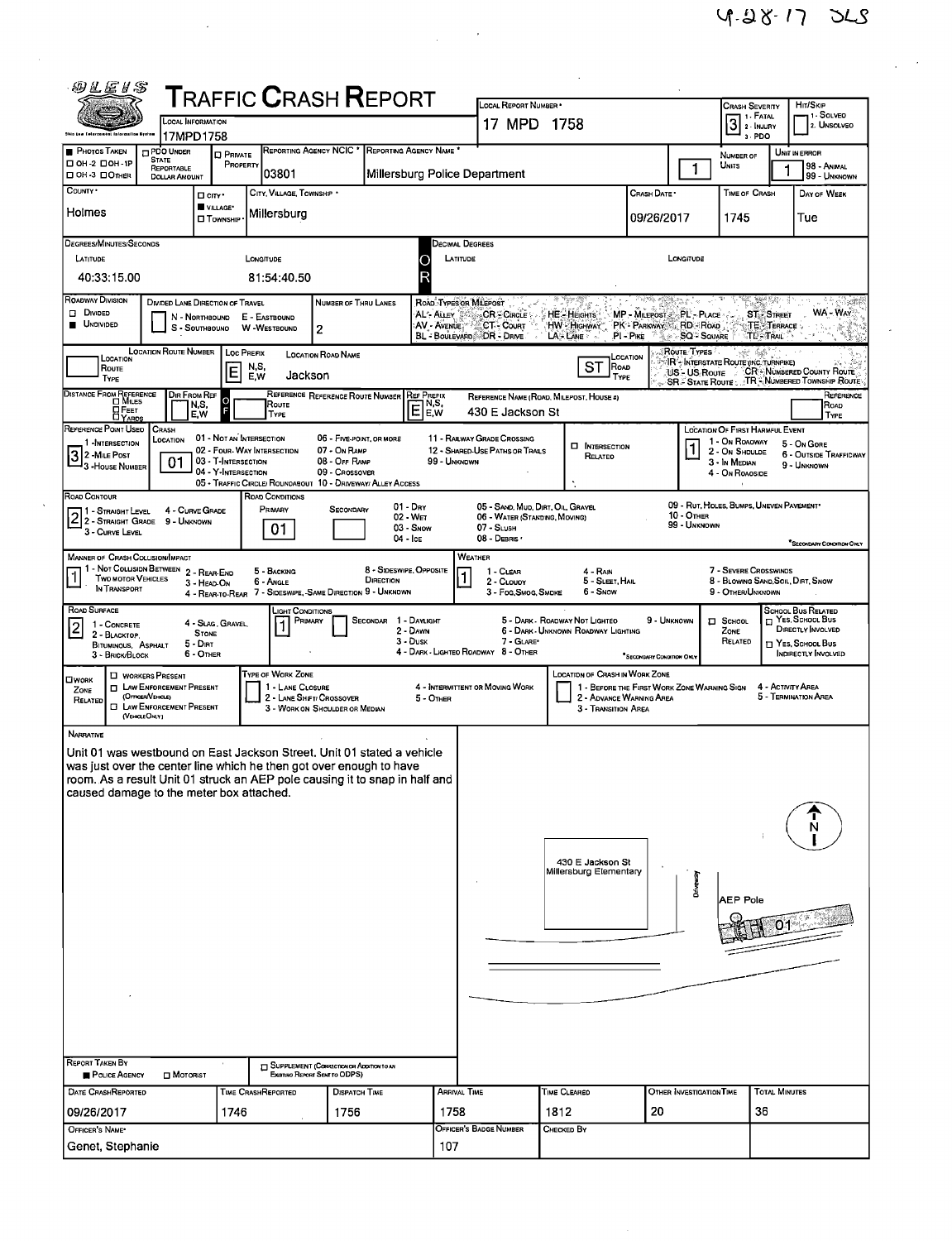|                                                                            | <b>NIT</b>                                                                                                                                                |                                                                                                             |                                                                                                                               |                                                                                                                                       |                                                                                                                                                                                                                                          | LOCAL REPORT NUMBER                                                                         |                                                                                                                                                                  |                                                                                                                             |  |  |  |  |
|----------------------------------------------------------------------------|-----------------------------------------------------------------------------------------------------------------------------------------------------------|-------------------------------------------------------------------------------------------------------------|-------------------------------------------------------------------------------------------------------------------------------|---------------------------------------------------------------------------------------------------------------------------------------|------------------------------------------------------------------------------------------------------------------------------------------------------------------------------------------------------------------------------------------|---------------------------------------------------------------------------------------------|------------------------------------------------------------------------------------------------------------------------------------------------------------------|-----------------------------------------------------------------------------------------------------------------------------|--|--|--|--|
|                                                                            |                                                                                                                                                           |                                                                                                             |                                                                                                                               |                                                                                                                                       | 17 MPD 1758                                                                                                                                                                                                                              |                                                                                             |                                                                                                                                                                  |                                                                                                                             |  |  |  |  |
| UNIT NUMBER                                                                | OWNER NAME: LAST, FIRST, MIDDLE ( C SAME AS DRIVER )                                                                                                      |                                                                                                             |                                                                                                                               |                                                                                                                                       | OWNER PHONE NUMBER                                                                                                                                                                                                                       |                                                                                             | <b>DAMAGE SCALE</b>                                                                                                                                              | DAMAGE AREA<br>FRONT                                                                                                        |  |  |  |  |
| OWNER ADDRESS: CITY, STATE, ZIP                                            | Schneider National, ,                                                                                                                                     | <b>CISAME AS DRIVER</b> )                                                                                   |                                                                                                                               |                                                                                                                                       |                                                                                                                                                                                                                                          |                                                                                             | 2                                                                                                                                                                | л                                                                                                                           |  |  |  |  |
|                                                                            |                                                                                                                                                           |                                                                                                             |                                                                                                                               |                                                                                                                                       |                                                                                                                                                                                                                                          |                                                                                             | 1 - None                                                                                                                                                         | ם                                                                                                                           |  |  |  |  |
| LP STATE LICENSE PLATE NUMBER                                              | 7107 W 17th Ave, Gary, IN, 46401                                                                                                                          |                                                                                                             | <b>VEHICLE IDENTIFICATION NUMBER</b>                                                                                          |                                                                                                                                       |                                                                                                                                                                                                                                          | # OCCUPANTS                                                                                 | 2 - Minon                                                                                                                                                        |                                                                                                                             |  |  |  |  |
| IN<br>2150127                                                              |                                                                                                                                                           |                                                                                                             | 3AKJGLD5ESFK32616                                                                                                             |                                                                                                                                       |                                                                                                                                                                                                                                          | 3 - FUNCTIONAL                                                                              | O<br>п                                                                                                                                                           |                                                                                                                             |  |  |  |  |
| <b>VEHICLE YEAR</b><br>2014                                                | <b>VEHICLE MAKE</b>                                                                                                                                       |                                                                                                             | VEHICLE MODEL                                                                                                                 |                                                                                                                                       | VEHICLE COLOR                                                                                                                                                                                                                            |                                                                                             | 4 - DISABLING                                                                                                                                                    |                                                                                                                             |  |  |  |  |
| PROOF OF                                                                   | Freightliner<br><b>INSURANCE COMPANY</b>                                                                                                                  |                                                                                                             | Truck<br>POLICY NUMBER                                                                                                        | Toweo By                                                                                                                              | GRY                                                                                                                                                                                                                                      |                                                                                             | 9 - UNKNOWN                                                                                                                                                      | α<br>'о<br>$\Box$                                                                                                           |  |  |  |  |
| INSURANCE<br>SHOWN                                                         | Old Republic Ins                                                                                                                                          |                                                                                                             | CTB309861                                                                                                                     |                                                                                                                                       |                                                                                                                                                                                                                                          |                                                                                             |                                                                                                                                                                  | REAR                                                                                                                        |  |  |  |  |
| CARRIER NAME, ADORESS, CITY, STATE, ZIP                                    |                                                                                                                                                           |                                                                                                             |                                                                                                                               |                                                                                                                                       |                                                                                                                                                                                                                                          |                                                                                             |                                                                                                                                                                  | CARRIER PHONE                                                                                                               |  |  |  |  |
| US DOT                                                                     | Shcneider National, 7107 W 17th Ave, Gary, IN, 46401<br>VEHICLE WEIGHT GVWR/GCWR                                                                          |                                                                                                             | CARGO BODY TYPE                                                                                                               |                                                                                                                                       |                                                                                                                                                                                                                                          | <b>TRAFFICWAY DESCRIPTION</b>                                                               |                                                                                                                                                                  |                                                                                                                             |  |  |  |  |
| 264184<br>HM PLACARO ID NO.                                                |                                                                                                                                                           | 1 - LESS THAN OR EQUAL TO 10K LBS<br>2 - 10.001 to 26,000x Les                                              | 01 - No CARGO BODY TYPE/NOT APPLICABL 09 - POLE<br>07<br>02 - Bus/Van (9-15 Seats, Inc Driver) 10 - Cargo Tank                |                                                                                                                                       |                                                                                                                                                                                                                                          |                                                                                             | 1 1 - T WO-WAY, NOT DIVIDED<br>1 2 - T WO-WAY, NOT DIVIDEO, CONTINUOUS LEFT TURN LANE                                                                            |                                                                                                                             |  |  |  |  |
|                                                                            |                                                                                                                                                           | 3 - MORE THAN 26,000K LBS.                                                                                  | 03 - Bus (16+ Seats, Inc Driver)<br>04 - VEHICLE TOWING ANOTHER VEHICLE<br>05 - Logging                                       | 11 - FLAT BED<br>12 - DUMP<br>13 - CONCRETE MIXER                                                                                     | 3 - Two WAY DIVIDEO, UNPROTECTEO(PAINTEO OR GRASS >4FT.) MEDIA<br>4 - Two-Way, Divided, Positive Median Barrier                                                                                                                          |                                                                                             |                                                                                                                                                                  |                                                                                                                             |  |  |  |  |
| <b>HM CLASS</b>                                                            | Hazaroous Material<br><b>D</b> RELATED                                                                                                                    |                                                                                                             | 06 - INTERMODAL CONTAINER CHASIS<br>07 - CARGO VAN/ENCLOSEO BOX                                                               | 14 - AUTO TRANSPORTER<br>15 - GARBAGE/REFUSE                                                                                          |                                                                                                                                                                                                                                          | 5 - ONE-WAY TRAFFICWAY<br><b>D</b> Hr / Ske UNIT                                            |                                                                                                                                                                  |                                                                                                                             |  |  |  |  |
| NUMBER<br>NON-MOTORIST LOCATION PRIOR TO IMPACT                            |                                                                                                                                                           | Type or Use                                                                                                 | 08 - Gran, Chips, Gravel                                                                                                      |                                                                                                                                       | 99 - OTHER/UNKNOWN                                                                                                                                                                                                                       |                                                                                             |                                                                                                                                                                  |                                                                                                                             |  |  |  |  |
|                                                                            | 01 - INTERSECTION - MARKED CROSSWAL<br>02 - INTERSECTION - NO CROSSWALK                                                                                   | $\overline{\mathbf{c}}$                                                                                     | UNIT TYPE<br>17                                                                                                               |                                                                                                                                       |                                                                                                                                                                                                                                          |                                                                                             |                                                                                                                                                                  | PASSENGER VEHICLES (LESS THAN 9 PASSENGERS MEDIMEAVY TRUCKS OR COMBO UNITS > 10K LES BUS/VAMUMO(9 OR MORE INCLUDING DRIVER) |  |  |  |  |
|                                                                            | 03 - INTERSECTION OTHER<br>04 - MIOBLOCK - MARKED CROSSWALK                                                                                               | 1 - PERSONAL                                                                                                | 01 - Sus-Compact<br>02 - COMPACT<br>99 - UNKNOWN 03 - MID SIZE                                                                |                                                                                                                                       |                                                                                                                                                                                                                                          | 14 - SINGLE UNIT TRUCK: 3+ AXLES                                                            | 13 - SINGLE UNIT TRUCK OR VAN ZAXLE, 6 TIRES 21 - BUS/VAN (9-15 SEATS, INC DRIVER)<br>22 - Bus (16+ Seats, Inc Driver)<br>NON-MOTORIST<br>23 - Animal With Rider |                                                                                                                             |  |  |  |  |
| 06 - BICYCLE LANE                                                          | 05 - Travel LANE - OTHER LOCATION                                                                                                                         | 2 - COMMERCIAL                                                                                              | OR HIT/SKIP<br>04 - FULL SIZE<br>05 - Minivan                                                                                 |                                                                                                                                       |                                                                                                                                                                                                                                          | 15 - SINGLE UNIT TRUCK / TRAILER<br>16 - TRUCK/TRACTOR (BOBTAIL)                            |                                                                                                                                                                  |                                                                                                                             |  |  |  |  |
| <b>08 - SIDEWALK</b>                                                       | 07 - SHOULDER/ROADSIDE                                                                                                                                    | 3 - GOVERNMENT                                                                                              | 06 - SPORT UTILITY VEHICLE<br>07 - Placup                                                                                     |                                                                                                                                       | 17 - TRACTOR/SEMI-TRAILER<br>18 - Tractor/Double<br><b>19 - TRACTOR/TRIPLES</b>                                                                                                                                                          | 24 - ANIMAL WITH BUGGY, WAGON, SURREY<br>25 - BICYCLE/PEDACYCLIST<br>26 - PEDESTRIAN SKATER |                                                                                                                                                                  |                                                                                                                             |  |  |  |  |
| 10 - DRIVE WAY ACCESS                                                      | 09 - MEDIAN/CROSSING ISLAND                                                                                                                               | <b>IN EMERGENCY</b><br>RESPONSE                                                                             | 08 - VAN<br>09 - MOTORCYCLE                                                                                                   |                                                                                                                                       | 20 - OTHER MEO/HEAVY VEHICLE                                                                                                                                                                                                             | 27 - OTHER NON-MOTORIST                                                                     |                                                                                                                                                                  |                                                                                                                             |  |  |  |  |
| 99 - OTHER/UNKNOWN                                                         | 11 - SHARED-USE PATH OR TRAIL<br>12 - NON-TRAFFICWAY AREA                                                                                                 |                                                                                                             | 10 - MOTORIZED BICYCLE<br>11 - SNOWMOBLE/ATV                                                                                  |                                                                                                                                       |                                                                                                                                                                                                                                          | HAS HM PLACARD                                                                              |                                                                                                                                                                  |                                                                                                                             |  |  |  |  |
| SPECIAL FUNCTION 01 - NONE                                                 |                                                                                                                                                           | 09 - AMBULANCE                                                                                              | 12 - OTHER PASSENGER VEHICLE<br>17 - FARM VEHICLE                                                                             | MOST DAMAGED AREA                                                                                                                     |                                                                                                                                                                                                                                          |                                                                                             |                                                                                                                                                                  | ACTION                                                                                                                      |  |  |  |  |
| $02 - TAXI$<br>01                                                          | 03 - RENTAL TRUCK (OVER 10K LBS)<br>04 - Bus - SCHOOL (PUBLIC OR PRIVATE) 12 - MILITARY<br>05 - Bus - Transit<br>06 - Bus - CHARTER<br>07 - Bus - SHUTTLE | $10 -$ Fire<br>11 - HIGHWAY/MAINTENANCE<br>$13 - P_{OLICE}$<br>14 - PUBLIC UTILITY<br>15 - OTHER GOVERNMENT | 18 - FARM EQUIPMENT<br>19 - Мотовноме<br>20 - GOLF CART<br>$21 - Trans$<br>22 - OTHER (EXPLAN IN NARRATIVE)                   | $01 - None$<br>03<br>02 - CENTER FRONT<br>03 - RIGHT FRONT<br>IMPACT ARE 04 - RIGHT SIDE<br>05 - Right Rear<br>03<br>06 - REAR CENTER | 08 - LEFT SIDE<br>99 - Unknown<br>$31$ - Non-Contact<br>09 - LEFT FRONT<br>10 - TOP AND WINDOWS<br>3 - STRIKING<br>11 - UNDERCARRIAGE<br>4 - STRUCK<br>12 - LOAD/TRAILER<br>5 - STRIKING/STRUCK<br>13 - TOTAL (ALL AREAS)<br>9 - UNKNOWN |                                                                                             |                                                                                                                                                                  |                                                                                                                             |  |  |  |  |
| PRE-CRASH ACTIONS                                                          | 08 - Bus - OTHER                                                                                                                                          | 16 - CONSTRUCTION EOIP.                                                                                     |                                                                                                                               |                                                                                                                                       | 07 - LEFT REAR                                                                                                                                                                                                                           | 14 - Отнев                                                                                  |                                                                                                                                                                  |                                                                                                                             |  |  |  |  |
| 01                                                                         | MOTORIST<br>01 - STRAIGHT AHEAD                                                                                                                           | 07 - MAKING U-TURN                                                                                          | 13 - NEGOTIATING A CURVE                                                                                                      |                                                                                                                                       | NON-MOTORIST                                                                                                                                                                                                                             | 15 - ENTERING OR CROSSING SPECIFIED LOCATIO                                                 |                                                                                                                                                                  | 21 - OTHER NON-MOTORIST ACTION                                                                                              |  |  |  |  |
| 99 - UNKNOWN                                                               | 02 - BACKING<br>03 - CHANGING LANES                                                                                                                       | 08 - ENTERING TRAFFIC LANE<br>09 - LEAVING TRAFFIC LANE                                                     | 14 - OTHER MOTORIST ACTIO                                                                                                     | 17 - WORKING                                                                                                                          | 16 - WALKING, RUMNING, JOGGING, PLAYING, CYCLING                                                                                                                                                                                         |                                                                                             |                                                                                                                                                                  |                                                                                                                             |  |  |  |  |
|                                                                            | 04 - Overtaking/Passing<br>05 - MAKING RIGHT TURN<br>- Making Left Turn                                                                                   | 10 - PARKED                                                                                                 | 11 - SLOWING OR STOPPED IN TRAFFIC                                                                                            |                                                                                                                                       | 18 - Pushing Vehicle<br>19 - APPROACHING OR LEAVING VEHICLE                                                                                                                                                                              |                                                                                             |                                                                                                                                                                  |                                                                                                                             |  |  |  |  |
| <b>CONTRIBUTING CIRCUMSTANCE</b>                                           |                                                                                                                                                           | 12 - DRIVERLESS                                                                                             |                                                                                                                               |                                                                                                                                       | 20 - Standing                                                                                                                                                                                                                            |                                                                                             | <b>VEHICLE DEFECTS</b>                                                                                                                                           |                                                                                                                             |  |  |  |  |
| PRIMARY                                                                    | <b>MOTORIST</b><br>$01 - None$                                                                                                                            |                                                                                                             | 11 - IMPROPER BACKING                                                                                                         | NON-MOTORIST<br><b>22 - NONE</b>                                                                                                      |                                                                                                                                                                                                                                          |                                                                                             |                                                                                                                                                                  | 01 - TURN SIGNALS<br>02 - HEAD LAMPS                                                                                        |  |  |  |  |
| 10                                                                         | 02 - FAILURE TO YIELD<br>03 - RAN RED LIGHT<br>04 - RAN STOP SIGN                                                                                         |                                                                                                             | 12 - IMPROPER START FROM PARKED POSITION<br>13 - Stopped or PARKEO LLEGALLY                                                   | 23 - IMPROPER CROSSING<br>24 - DARTING                                                                                                |                                                                                                                                                                                                                                          |                                                                                             | 03 - TAIL LAMPS<br>04 - BRAKES                                                                                                                                   |                                                                                                                             |  |  |  |  |
| SECONDARY                                                                  | 05 - Exceeded Speed Limit<br>06 - UNSAFE SPEED                                                                                                            |                                                                                                             | 14 - OPERATING VEHICLE IN NEGLIGENT MANNER<br>15 - Swering to Avoid (Due to External Conditions)<br>16 - WRONG SIDE/WRONG WAY | 25 - LYING AND/OR ILLEGALLY IN ROADWAY<br>26 - FALURE TO YIELD RIGHT OF WAY<br>27 - NOT VISIBLE (DARK CLOTHING)                       |                                                                                                                                                                                                                                          | 05 - STEERING<br>06 - TIRE BLOWOUT<br>07 - WORN OR SLICK TIRES                              |                                                                                                                                                                  |                                                                                                                             |  |  |  |  |
|                                                                            | 07 - IMPROPER TURN<br>08 - LEFT OF CENTER                                                                                                                 |                                                                                                             | 17 - FALURE TO CONTROL<br>18 - VISION OBSTRUCTION                                                                             | 28 - Inattentive<br>29 - FAILURE TO OBEY TRAFFIC SIGNS                                                                                |                                                                                                                                                                                                                                          | 08 - TRAILER EQUIPMENT DEFECTIVE<br>09 - Motor Trouble                                      |                                                                                                                                                                  |                                                                                                                             |  |  |  |  |
| 99 - UNKNOWN                                                               | 09 - Followed Too Closely/ACDA<br>10 - IMPROPER LANE CHANGE                                                                                               |                                                                                                             | 19 - OPERATING DEFECTIVE EQUIPMENT<br>20 - LOAD SHIFTING/FALLING/SPILLING                                                     | /Signals/Officer<br>30 - WRONG SIDE OF THE ROAD                                                                                       |                                                                                                                                                                                                                                          |                                                                                             | 10 - DISABLED FROM PRIOR ACCIDENT<br>11 - OTHER DEFECTS                                                                                                          |                                                                                                                             |  |  |  |  |
|                                                                            | /PASSING/OFF ROAD                                                                                                                                         |                                                                                                             | 21 - OTHER IMPROPER ACTION                                                                                                    |                                                                                                                                       | 31 - OTHER NON-MOTORIST ACTION                                                                                                                                                                                                           |                                                                                             |                                                                                                                                                                  |                                                                                                                             |  |  |  |  |
| <b>SEQUENCE OF EVENTS</b><br>08<br>40                                      |                                                                                                                                                           |                                                                                                             | <b>NON-COLLISION EVENTS</b><br>01 - Overturn/Rollover                                                                         |                                                                                                                                       | 06 - EQUIPMENT FAILURE<br>(BLOWN TIRE, BRAKE FAILURE, ETC)                                                                                                                                                                               |                                                                                             | 10 - Cross Median                                                                                                                                                |                                                                                                                             |  |  |  |  |
| Finst                                                                      | Masi                                                                                                                                                      | 99 - UNKNOWN                                                                                                | 02 - FIRE/EXPLOSION<br>03 - IMMERSION<br>04 - JACKKNIFE                                                                       |                                                                                                                                       | 07 - SEPARATION OF UNITS<br>08 - RAN OFF ROAD RIGHT                                                                                                                                                                                      |                                                                                             | 11 - Cross CENTER LINE<br>OPPOSITE DIRECTION OF TRAVEL<br>12 - DOWNHILL RUNAWAY                                                                                  |                                                                                                                             |  |  |  |  |
| HARMFUL <sup>2</sup><br>EVENT                                              | <b>HARMFUL</b><br>EVENT                                                                                                                                   |                                                                                                             | 05 - CARGO/EQUIPMENT LOSS OR SHIFT                                                                                            |                                                                                                                                       | 09 - RAN OFF ROAD LEFT                                                                                                                                                                                                                   |                                                                                             | 13 - OTHER NON-COLLISION                                                                                                                                         |                                                                                                                             |  |  |  |  |
|                                                                            | <u>COLLISION WITH PERSON, VEHICLE OR OBJECT NOT FIXED</u>                                                                                                 |                                                                                                             | COLLISION WITH FIXED, OBJECT<br>25 - IMPACT ATTENUATOR/CRASH CUSHIONS3 - MEDIAN CABLE BARRIER                                 |                                                                                                                                       | 34 - MEDIAN GUARORAIL BARRIER                                                                                                                                                                                                            |                                                                                             | 41 - OTHER POST, POLE                                                                                                                                            | 48 - TREE                                                                                                                   |  |  |  |  |
| 14 - PEDESTRIAN<br>15 - PEDALCYCLE<br>16 - RAILWAY VEHICLE (TRAIN, ENGINE) |                                                                                                                                                           | 21 - PARKED MOTOR VEHICLE<br>22 - WORK ZONE MAINTENANCE EQUIPMENT<br>23 - STRUCK BY FALLING, SHIFTING CARGO | 26 - BRIDGE OVERHEAD STRUCTURE<br>27 - BRIDGE PIER OR ABUTMENT<br>28 - BRIDGE PARAPET                                         | 35 - MEOWN CONCRETE BARRIER<br>36 - Median Other Barrier                                                                              |                                                                                                                                                                                                                                          | OR SUPPORT<br>42 - CULVERT                                                                  | 49 - FIRE HYDRANT<br>50 - WORK ZONE MAINTENANCE<br>EQUIPMENT                                                                                                     |                                                                                                                             |  |  |  |  |
| 17 - ANIMAL - FARM<br>18 - Animal - Deer                                   |                                                                                                                                                           | OR ANYTHING SET IN MOTION BY A<br>MOTOR VEHICLE                                                             | 29 - BRIDGE RAIL<br>30 - GUARDRAIL FACE                                                                                       | 37 - TRAFFIC SIGN POST<br>38 - Overhead Sign Post                                                                                     | 43 - Curs<br>44 - Опсн<br>51 - WALL, BUILDING, TUNNEL<br>45 - EMBANKMENT<br>52 - OTHER FIXED OBJECT                                                                                                                                      |                                                                                             |                                                                                                                                                                  |                                                                                                                             |  |  |  |  |
| 19 - ANIMAL OTHER<br>20 - MOTOR VEHICLE IN TRANSPORT                       |                                                                                                                                                           | 24 - OTHER MOVABLE OBJECT                                                                                   | 31 - GUARDRAILENO<br>32 - PORTABLE BARRIER                                                                                    |                                                                                                                                       | 39 - LIGHT/LUMINARIES SUPPORT<br>40 - UTILITY POLE                                                                                                                                                                                       |                                                                                             | 46 - Fence<br>47 - Malbox                                                                                                                                        |                                                                                                                             |  |  |  |  |
| UNIT SPEED                                                                 | Posted SPEED                                                                                                                                              | Traffic Control                                                                                             |                                                                                                                               |                                                                                                                                       |                                                                                                                                                                                                                                          | UNIT DIRECTION                                                                              | 1 - Norm                                                                                                                                                         | 5 - NORTHEAST<br>9 - UNKNOWN                                                                                                |  |  |  |  |
| 25                                                                         | 35                                                                                                                                                        | 01 - No CONTROLS<br>12<br>02 - Stop Sign                                                                    | 07 - RAILROAD CROSSBUCKS<br>08 - RAILROAD FLASHERS                                                                            | 13 - CROSSWALK LINES<br>14 - WALK/DON'T WALK                                                                                          |                                                                                                                                                                                                                                          | FROM<br>To<br>4                                                                             | $2 -$ South<br>$3 - E$ AST                                                                                                                                       | 6 - NORTHWEST<br>7 - SOUTHEAST                                                                                              |  |  |  |  |
| STATED                                                                     |                                                                                                                                                           | 03 - YIELD SIGN<br>04 - TRAFFIC SIGNAL                                                                      | 09 - RAILROAD GATES<br>10 - Costruction Barricade                                                                             | 15 - O THER<br>16 - Not Reported                                                                                                      |                                                                                                                                                                                                                                          |                                                                                             | 4 - West                                                                                                                                                         | 8 - SOUTHWEST                                                                                                               |  |  |  |  |
| <b>CI ESTIMATED</b>                                                        |                                                                                                                                                           | 05 - Traffic Flashers<br>06 - SCHOOL ZONE                                                                   | 11 - PERSON (FLAGGER, OFFICER<br><b>12 - PAVEMENT MARKINGS</b>                                                                |                                                                                                                                       |                                                                                                                                                                                                                                          |                                                                                             |                                                                                                                                                                  |                                                                                                                             |  |  |  |  |

 $\mathcal{L}^{\text{max}}_{\text{max}}$  , where  $\mathcal{L}^{\text{max}}_{\text{max}}$